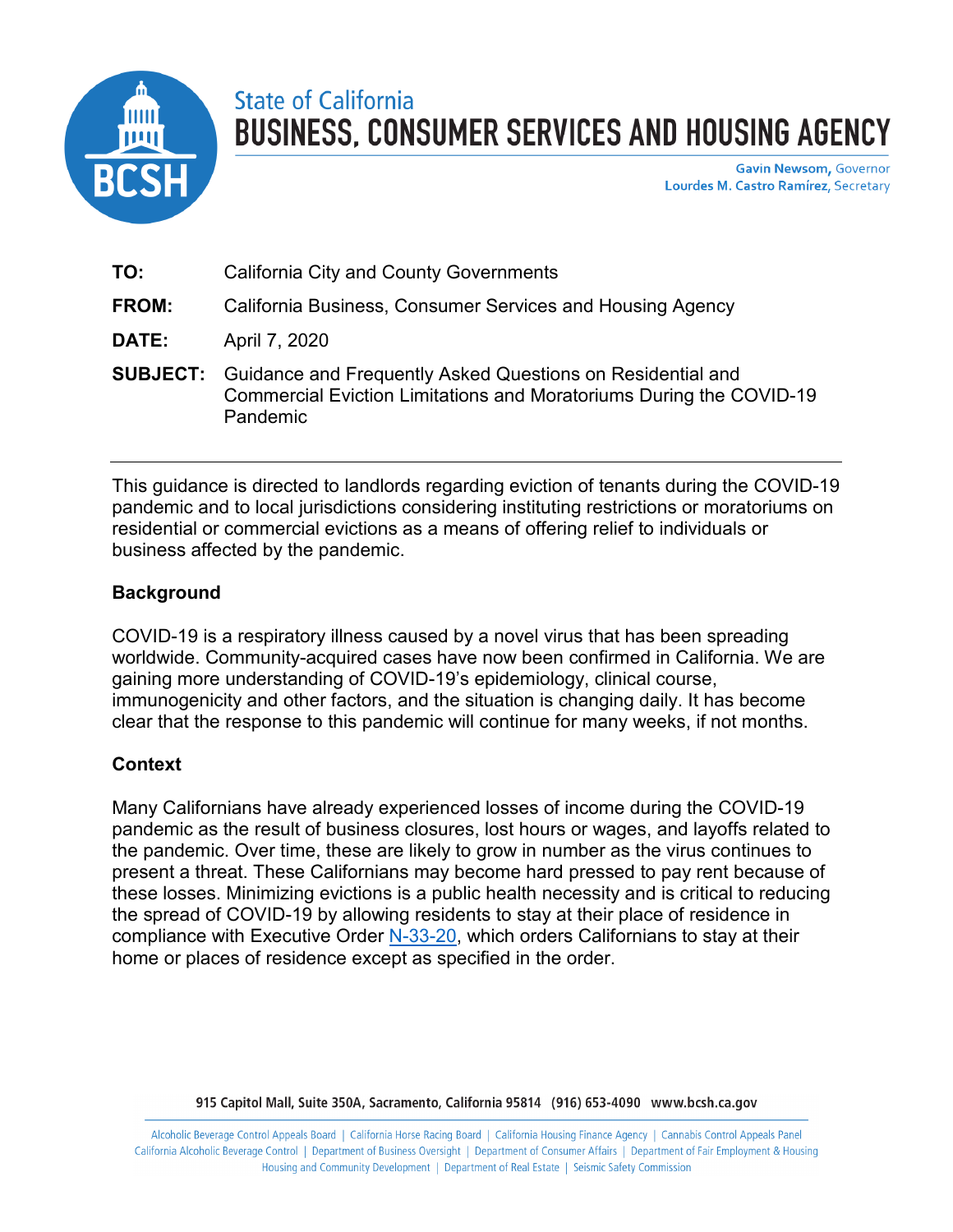Page 2

### **Executive Order N-37-20 Overview**

During the COVID-19 pandemic it is crucial for Californians to stay at their places of residence as specified in Executive Order [N-33-20](https://covid19.ca.gov/img/Executive-Order-N-33-20.pdf) in order to help slow the spread of COVID-19 in vulnerable populations.

On March 27, 2020, Governor Gavin Newsom signed [Executive Order N-37-20,](https://www.gov.ca.gov/wp-content/uploads/2020/03/3.27.20-EO-N-37-20.pdf) which places a statewide moratorium on eviction of certain tenants from residences or dwelling units for nonpayment of rent. Tenants protected by this order must meet certain requirements.

- They must have paid rent due to the landlord prior to the date of the Executive Order.
- They must notify the landlord in writing, either before the rent is due or within seven days afterward, that they need to delay some or all of their rent payment due to an inability to pay because of reasons related to COVID-19. Those reasons include, but are not limited to:
	- o Inability to work because the tenant was sick with suspected case of COVID-19 or was caring for a household or family member who was sick with a suspected case of COVID-19;
	- o Layoff, loss of hours, or other loss of income resulting from COVID-19, the state of emergency, or related government response to COVID-19; or
	- $\circ$  Loss of work hours in order to care for a child whose school was closed in response to COVID-19.
- Tenants must have verifiable documentation of illness, household or family member illness, or loss of income resulting from COVID-19 or the response to the pandemic.

Tenant protections extend through May 31, 2020. The Executive order does not:

- Relieve tenants from having to pay rent, nor does it restrict a landlord's ability to recover rent that is due.
- Prevent a landlord from evicting someone who is engaging in criminal activity or who poses a danger to other tenants. However, any such eviction must comply with all applicable laws, ordinances, rules, regulations, and orders.

### **Executive Order N-28-20 Overview**

[Executive Order N-28-20,](https://www.gov.ca.gov/wp-content/uploads/2020/03/3.16.20-Executive-Order.pdf) which was signed by the Governor on March 16, 2020, removes barriers faced by city and county governments wishing to impose limitations on residential or commercial evictions that might otherwise occur as a result of the pandemic.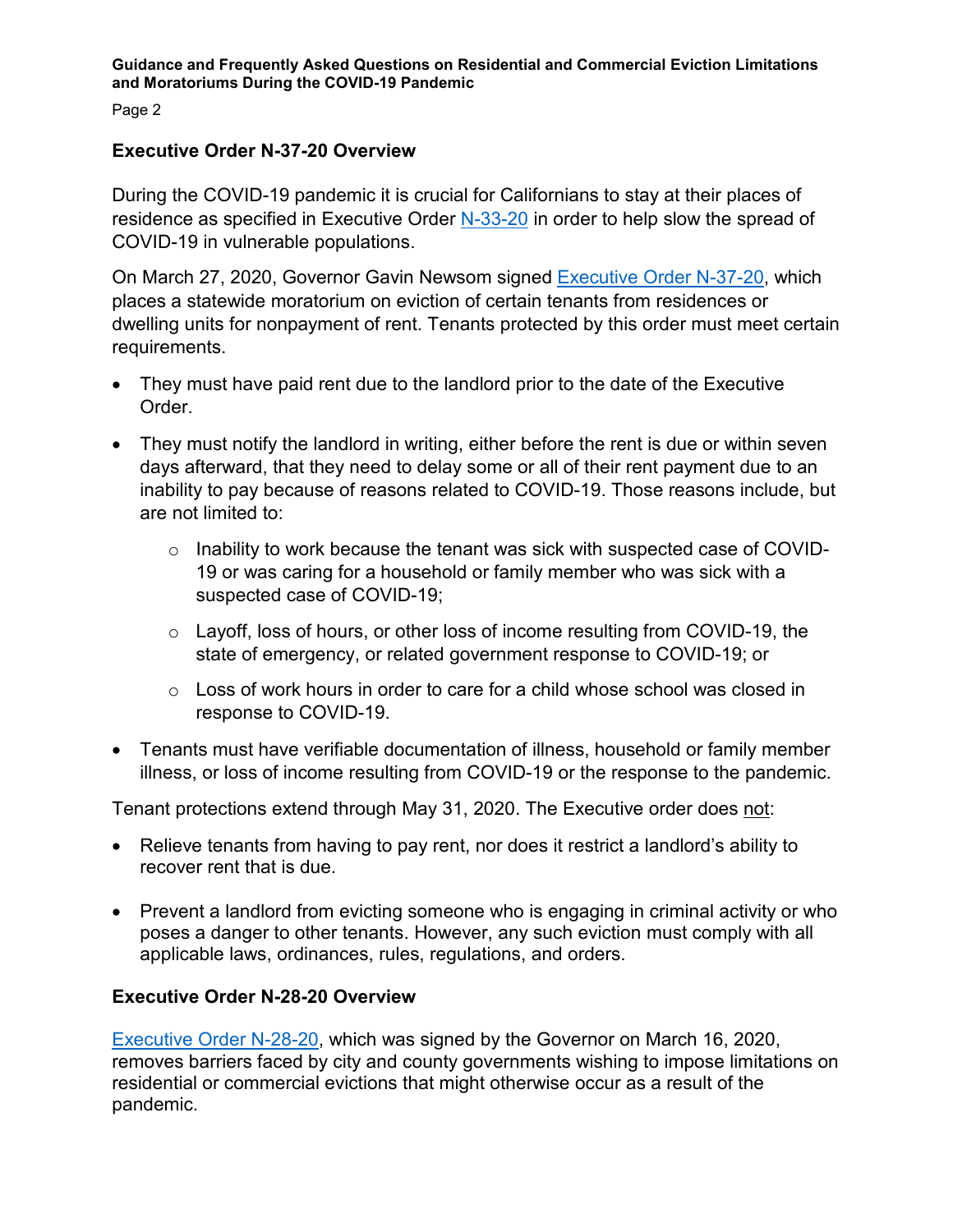Page 3

Executive Order N-28-20 suspends any state law that would otherwise prevent a local government from imposing limitations or moratoriums on certain types of residential or commercial evictions related to the COVID-19 pandemic. The suspension of state law only applies to a local government's limit on evictions if a tenant is unable to pay rent because of (1) a substantial decrease in the tenant's income or substantial out-ofpocket medical expenses, and (2) the decrease in income or the medical expenses were caused by the COVID-19 pandemic or the government's response to the pandemic.

Where a local government has imposed an eviction moratorium consistent with the Executive Order, a tenant is required to document his or her decrease in income or outof-pocket medical expenses and the relationship to COVID-19. Possible forms of documentation could include employment termination notices, medical bills, bank statements, and signed statements explaining the tenant's changed circumstances resulting from COVID-19. The specific form(s) of documentation required by a local government in connection with EO N-28-20 is left to the discretion of each local government; however, local governments should consider what forms of documentation are most easily accessible to those with COVID-19-related hardship and should avoid onerous requirements.

The suspension of state laws applies to the imposition of limitations or moratoriums on residential and commercial evictions since March 4, 2020.

### **Executive N-28-20 Order Does Not:**

- Dictate the method by which cities and counties impose local moratoriums. Local ordinances, rules, and procedures will determine whether a moratorium can be imposed by an executive or emergency order, or a vote of the city council or county board of supervisors.
- Prohibit a city or county from prohibiting evictions for reasons other than those specified in the order. For example, the Executive Order does not prevent a city or county that wants to prohibit evictions in cases for a tenant who has contracted COVID-19 or caring for someone who has contracted COVID-19, regardless of loss of income. Nor does the Executive Order prohibit a city or county from imposing an absolute limitation on all evictions. *However, the Executive Order's suspension of state laws applies only to the imposition of limitations on the specific types of evictions stated in the order.*
- Relieve tenants from having to pay rent, nor does it restrict a landlord's ability to recover rent that is due.
- Prevent a landlord from evicting someone who is engaging in criminal activity or who poses a danger to other tenants. However, any such eviction must comply with all applicable laws, ordinances, rules, regulations, and orders.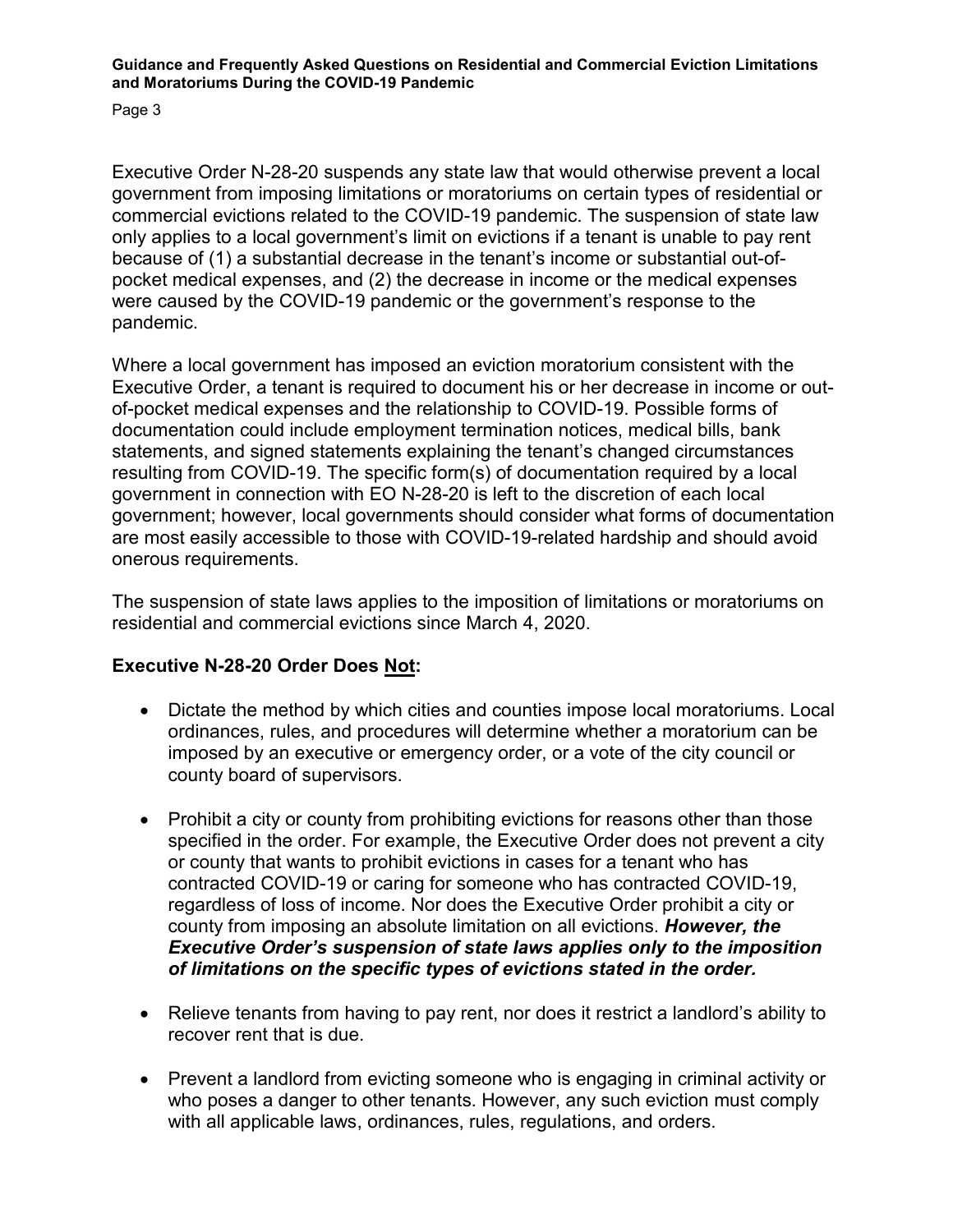Page 4

#### **Additional Resources**

Each jurisdiction may craft a measure tailored to its unique circumstances. The [California Apartment Association](https://caanet.org/coronavirus-resources-for-navigating-the-outbreak/) website includes a number of links to measures developed by a range of jurisdictions and may be a helpful reference for landlords, as well as for cities and counties crafting their own eviction limitations.

Also the Frequently Asked Questions (FAQs) on the following pages: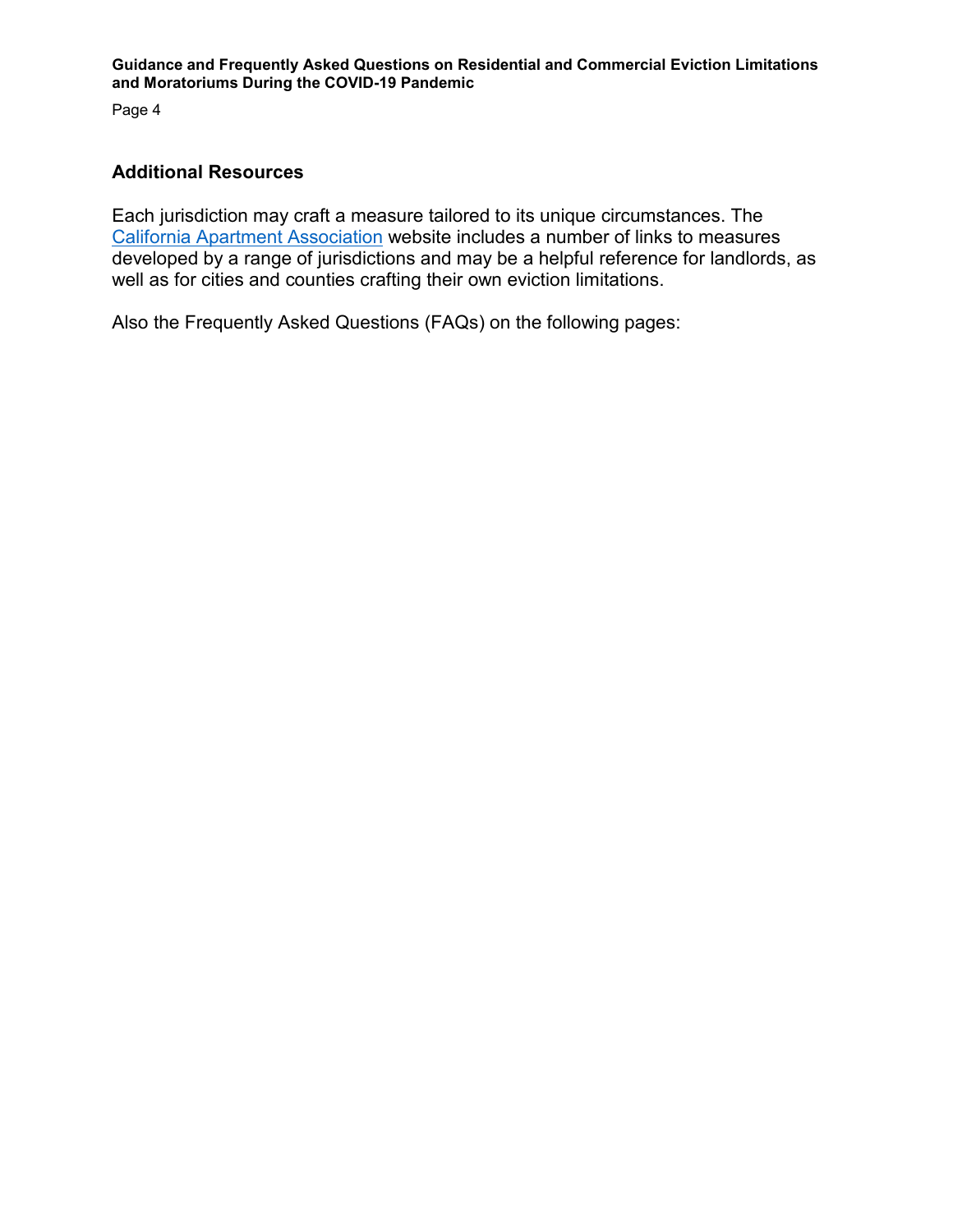Page 5

## **Frequently Asked Questions**

- Q: How does Executive Order (EO) N-28-20 enable local governments to protect residents and tenants beyond the protections provided by EO N-37-20?
- A: EO N-28-20 suspends any state law that would prevent a local government from imposing limitations on certain types of residential and commercial evictions arising from the COVID-19 pandemic. The suspension of state laws only applies to a local government's limit on evictions if a tenant is unable to pay rent because of (1) a substantial decrease in the tenant's income or substantial out-of-pocket medical expenses, and where (2) the decrease in income or the medical expenses were caused by the COVID-19 pandemic or the government's response to the pandemic.
- Q: Does EO N-28-20 or EO N-37-20 relieve tenants from having to pay rent?
- A: No. Neither EO relieves a tenant of the obligation to pay rent, nor do the EOs restrict a landlord's ability to recover rent due.
- Q: Does EO N-28-20 allow city and county officials to impose a local moratorium through an executive or emergency order, or does it require a vote of the city council or board of supervisors?
- A: EO N-28-20 does not dictate the method by which a jurisdiction may impose its moratorium. Local governments should follow applicable local rules and procedures.
- Q: Where a local government has imposed an eviction moratorium consistent with the EO N-28-20, a tenant is required to document his or her decrease in income or outof-pocket medical expenses and the relationship to COVID-19. A tenant is also required to retain similar documentation in order to satisfying the requirements for triggering the protections of N-37-20. What does it take to meet the "documented" standard?
- A: This standard can be met by furnishing information or evidence that the decrease in income or the out-of-pocket medical expenses were caused by the COVID-19 pandemic or the government's response to COVID-19. Possible forms of documentation could include employment termination notices, pay stubs, medical bills, bank statements, and signed statements explaining the tenant's changed circumstances resulting from COVID-19. While the specific form of documentation required in a jurisdiction pursuant to EO N-28-20 is left ultimately to the discretion of each local government, local governments should consider what forms of documentation are most easily accessible to those with COVID-19-related hardship, and avoid onerous requirements.